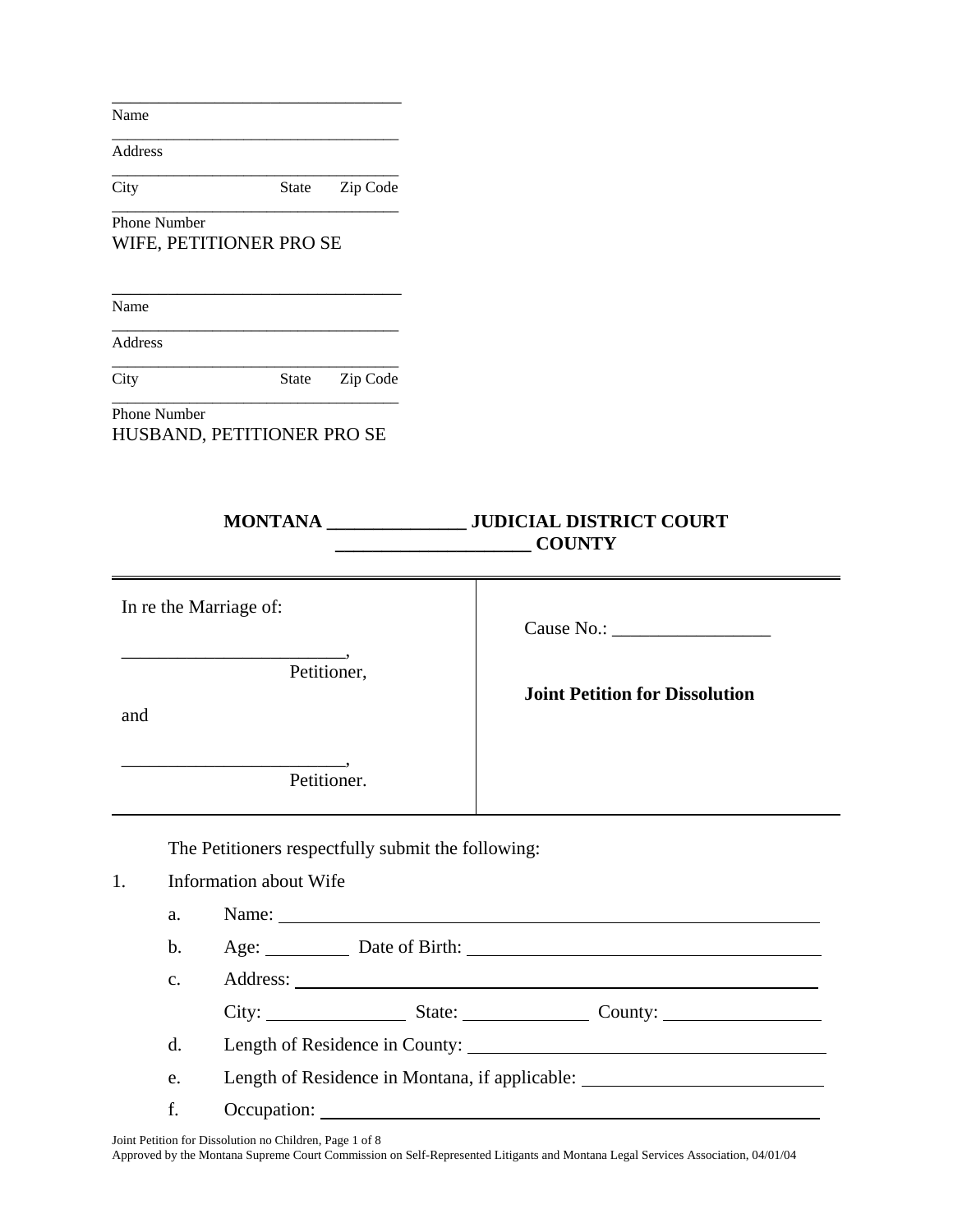### **2. Information about Husband**

| a.            | Name: |                                                |                         |
|---------------|-------|------------------------------------------------|-------------------------|
| b.            |       | Age: Date of Birth:                            |                         |
| $C_{\bullet}$ |       |                                                |                         |
|               | City: | State:                                         | County: $\qquad \qquad$ |
| d.            |       | Length of Residence in County:                 |                         |
| e.            |       | Length of Residence in Montana, if applicable: |                         |
|               |       |                                                |                         |

## **3. Date and Place of Marriage**

#### Choose One:

- [ ] We were married on (*date*): . The marriage was registered in the County of , State of .
- [ ] We were married at common law. We assumed a marital relationship by mutual consent and agreement and confirmed our marriage by cohabitation and public repute.

### **4. Separation**

Choose One:

- [ ] We separated on (*date*):
- [ ] We are not yet separated.

### **5. Jurisdiction**

- a. The jurisdictional requirements of M.C.A. § 40-4-104 exist.
- b. Choose One:
	- [ ] The marriage is irretrievably broken in that there is serious marital discord which adversely affects the attitude of one of the parties towards the marriage, and there is no reasonable prospect of reconciliation.
	- [ ] The marriage is irretrievably broken in that the parties have lived separate and apart for a period of more than one hundred eighty (180) days preceding the commencement of these proceedings, and there is no reasonable prospect of reconciliation.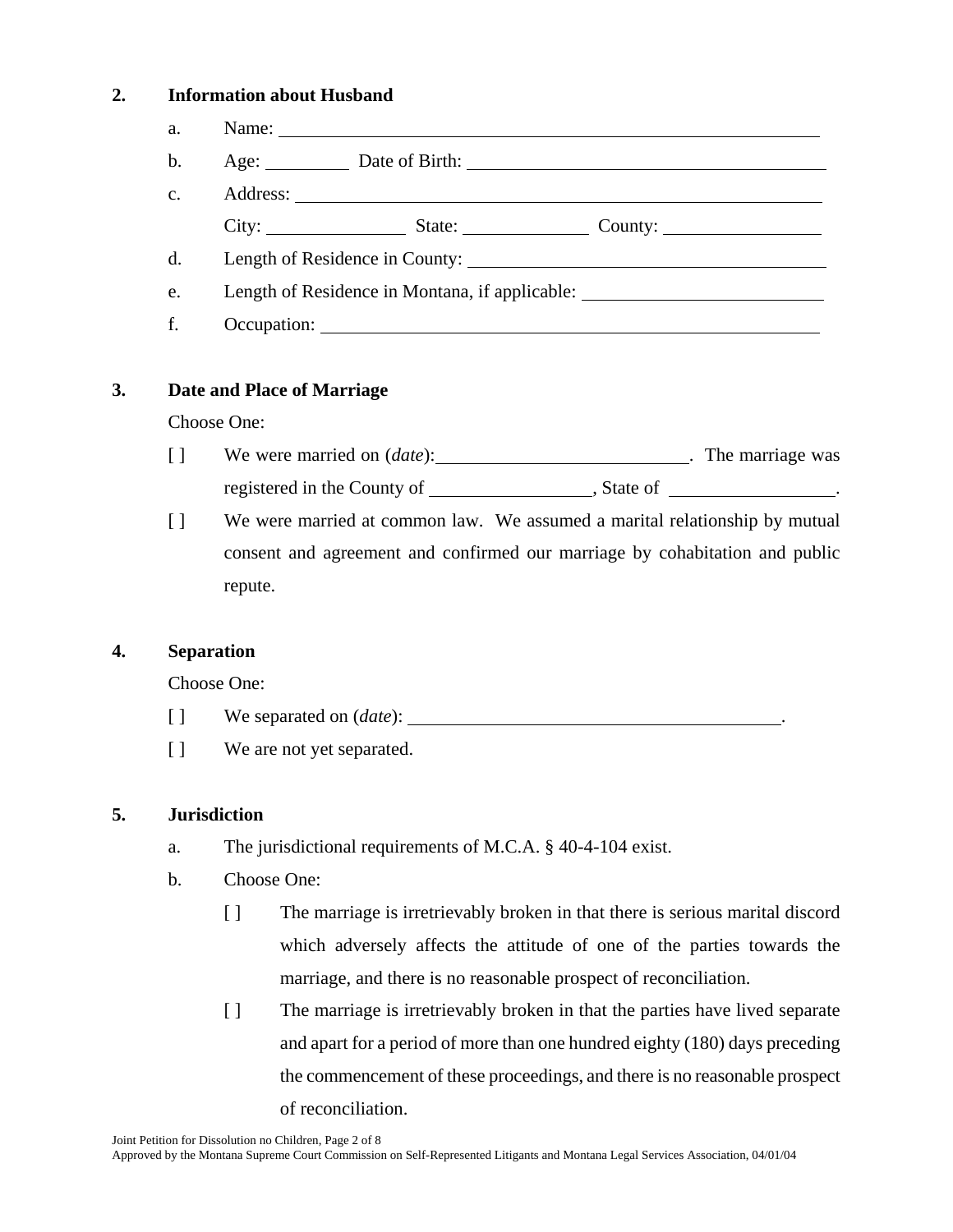c. The conciliation provisions of the Montana Conciliation law and M.C.A. § 40-4-107 do not apply.

## **6. No Children of the Marriage**

Choose One:

- [ ] There were no children born of the marriage.
- [ ] There were children of the marriage, but none are now minors.
- [ ] There were children born of the marriage, but this Court has no jurisdiction over them.

### **7. Pregnancy**

Choose One:

- [ ] The wife is not pregnant.
- [ ] The wife is pregnant. However, the husband is not the father, and the child is not at issue in this proceeding.

### **8. Declarations of Disclosure of Assets, Debts, Income, and Expenses**

We agree to waive the exchange of Preliminary Declarations of Disclosure of Assets, Debts, Income, and Expenses. In accordance with M.C.A. §§ 40-4-253 and 40-4-254, we have exchanged Final Declarations of Disclosure of Assets, Debts, Income and Expenses.

### **9. Real Property**

Choose One:

- [ ] We do not own any real property.
- **or**
- [ ] a. The [ ] Wife/[ ] Husband/[ ] both parties is/are the owner(s) of record of real property located at

. The contract of the contract of the contract of the contract of the contract of the contract of the contract<br>The contract of the contract of the contract of the contract of the contract of the contract of the contract o

The legal description of the property is

Joint Petition for Dissolution no Children, Page 3 of 8

 $\overline{a}$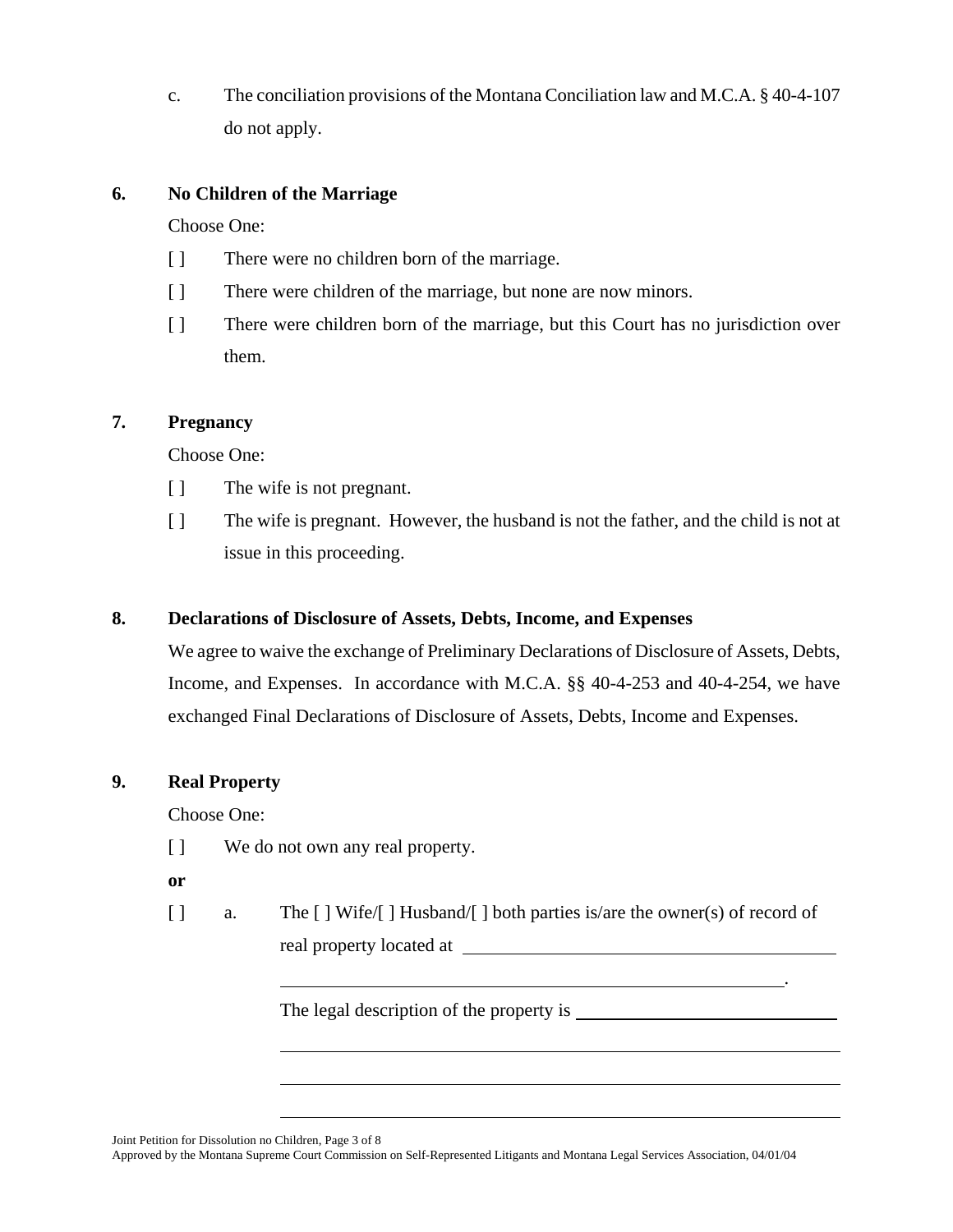- b. This real property should be distributed as follows. Choose One:
	- [ ] The [ ] Wife/[ ] Husband should be awarded ownership of this real property.
	- **or**

l

.

.

[ ] Describe the proposed distribution of the real property:

If needed, attach additional sheets as Exhibit \_\_\_\_\_.

## **10. Vehicles**

Choose One:

- [ ] We do not own any vehicles.
- [ ] We own the following vehicle(s). It is equitable that the vehicle(s) be distributed as follows (*Please include the year, make, and model for each vehicle listed.*):

| v |
|---|
|---|

| Vehicle:    | VIN#: |  |
|-------------|-------|--|
| Vehicle:    | VIN#: |  |
| Vehicle:    | VIN#: |  |
| To Husband: |       |  |
| Vehicle:    | VIN#: |  |
| Vehicle:    | VIN#: |  |
| Vehicle:    | VIN#: |  |

If needed, attach additional sheets as Exhibit \_\_\_\_\_.

#### **11. Personal Property**

Choose One:

[ ] We have already divided our personal property. It is equitable that each party retain the property currently in his or her possession.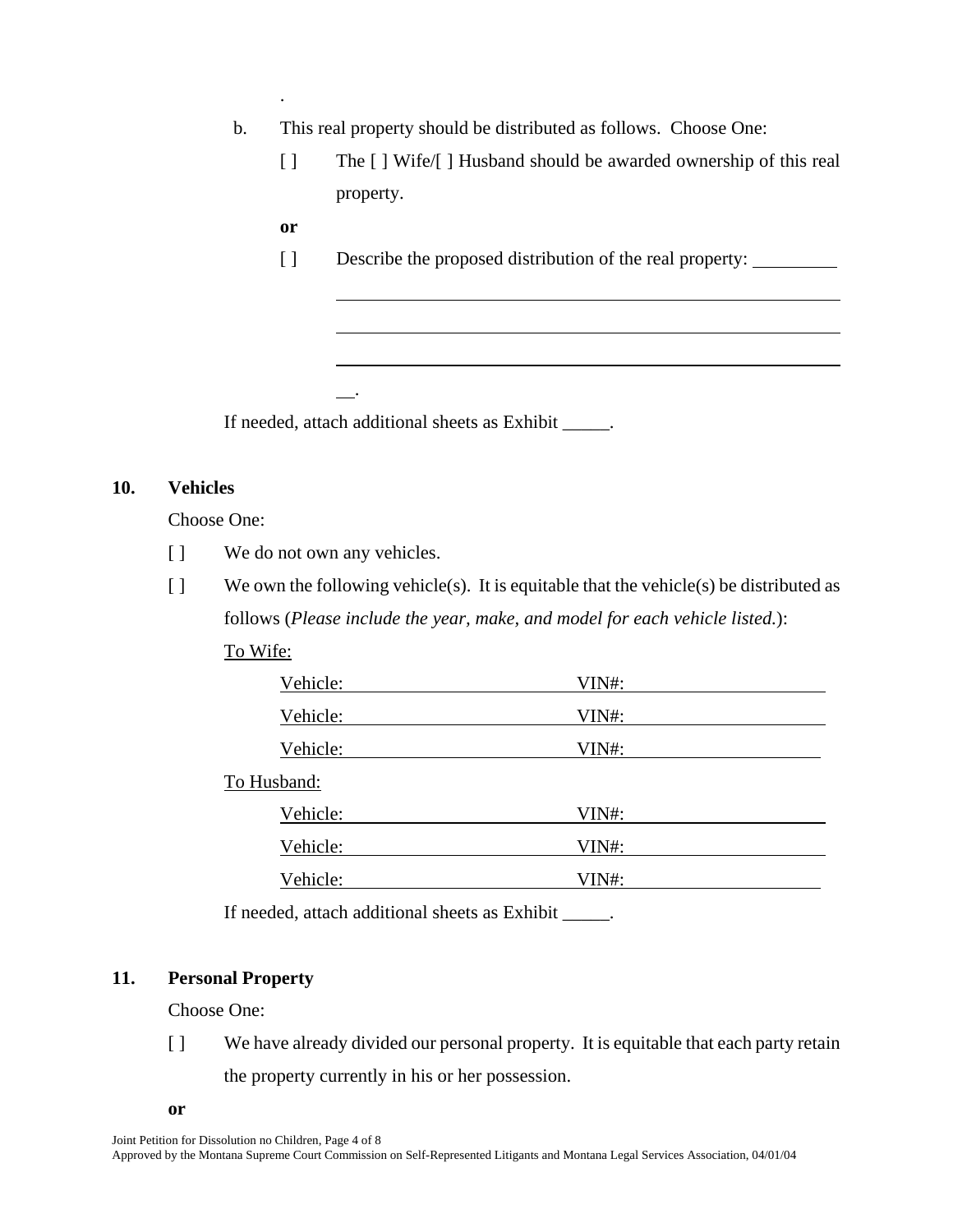[ ] We have not divided our personal property. It is equitable that the property be divided as follows:

\_\_\_\_\_\_\_\_\_\_\_\_\_\_\_\_\_\_\_\_\_\_\_\_\_\_\_\_\_\_\_\_\_\_\_\_\_\_\_\_\_\_\_\_\_\_\_\_\_\_\_\_\_\_\_\_\_\_\_\_\_\_\_\_\_\_\_\_\_\_\_\_\_\_\_\_\_\_\_\_\_

\_\_\_\_\_\_\_\_\_\_\_\_\_\_\_\_\_\_\_\_\_\_\_\_\_\_\_\_\_\_\_\_\_\_\_\_\_\_\_\_\_\_\_\_\_\_\_\_\_\_\_\_\_\_\_\_\_\_\_\_\_\_\_\_\_\_\_\_\_\_\_\_\_\_\_\_\_\_\_\_\_

\_\_\_\_\_\_\_\_\_\_\_\_\_\_\_\_\_\_\_\_\_\_\_\_\_\_\_\_\_\_\_\_\_\_\_\_\_\_\_\_\_\_\_\_\_\_\_\_\_\_\_\_\_\_\_\_\_\_\_\_\_\_\_\_\_\_\_\_\_\_\_\_\_\_\_\_\_\_

\_\_\_\_\_\_\_\_\_\_\_\_\_\_\_\_\_\_\_\_\_\_\_\_\_\_\_\_\_\_\_\_\_\_\_\_\_\_\_\_\_\_\_\_\_\_\_\_\_\_\_\_\_\_\_\_\_\_\_\_\_\_\_\_\_\_\_\_\_\_\_\_\_\_\_\_\_\_\_\_\_

\_\_\_\_\_\_\_\_\_\_\_\_\_\_\_\_\_\_\_\_\_\_\_\_\_\_\_\_\_\_\_\_\_\_\_\_\_\_\_\_\_\_\_\_\_\_\_\_\_\_\_\_\_\_\_\_\_\_\_\_\_\_\_\_\_\_\_\_\_\_\_\_\_\_\_\_\_\_\_\_\_

\_\_\_\_\_\_\_\_\_\_\_\_\_\_\_\_\_\_\_\_\_\_\_\_\_\_\_\_\_\_\_\_\_\_\_\_\_\_\_\_\_\_\_\_\_\_\_\_\_\_\_\_\_\_\_\_\_\_\_\_\_\_\_\_\_\_\_\_\_\_\_\_\_\_\_\_\_\_\_\_\_

\_\_\_\_\_\_\_\_\_\_\_\_\_\_\_\_\_\_\_\_\_\_\_\_\_\_\_\_\_\_\_\_\_\_\_\_\_\_\_\_\_\_\_\_\_\_\_\_\_\_\_\_\_\_\_\_\_\_\_\_\_\_\_\_\_\_\_\_\_\_\_\_

To Wife:

# To Husband:

If needed, attach additional sheets as Exhibit \_\_\_\_\_.

\_\_\_\_\_\_\_\_\_\_\_\_\_\_\_\_\_\_\_\_\_\_\_\_\_\_\_\_\_\_\_\_\_\_\_\_\_\_\_\_\_\_\_\_\_\_\_\_\_\_\_\_\_\_\_\_\_\_\_\_\_\_\_\_\_\_\_\_\_

## **12. Debts**

Choose One:

- [ ] There are no debts of the marriage.
- [ ] The parties have accumulated debts during the course of their marriage. It is equitable that each party retain responsibility for the debts currently in his or her name.

**or**

[ ] We have accumulated debts during the course of our marriage. It is equitable that responsibility for the debts be divided as follows:

To Wife:

| <b>Creditor</b> | <b>Amount to Wife</b>  |
|-----------------|------------------------|
|                 |                        |
|                 |                        |
|                 |                        |
|                 |                        |
|                 | <b>Current Balance</b> |

Joint Petition for Dissolution no Children, Page 5 of 8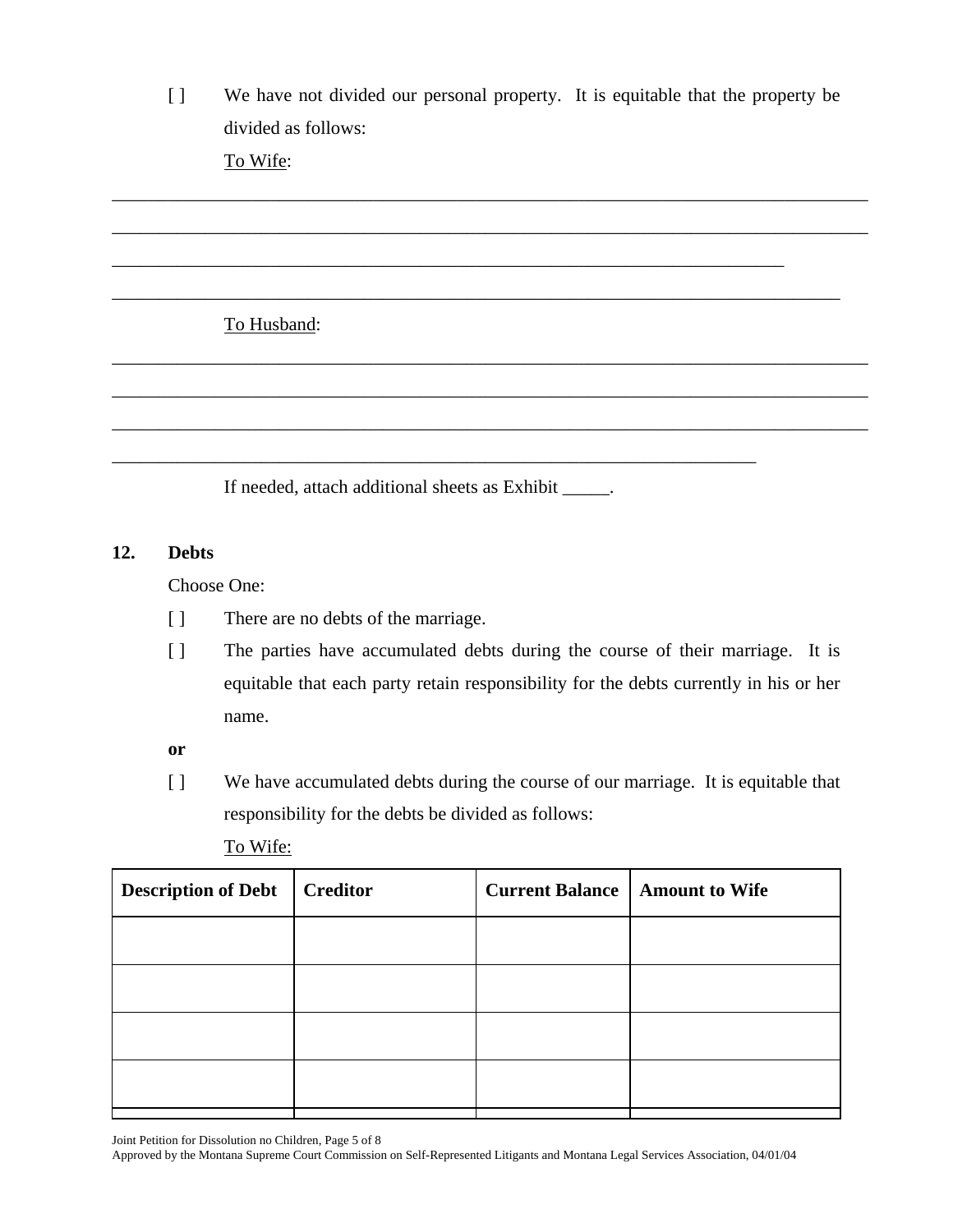| <b>Description of Debt</b> | <b>Creditor</b> | <b>Current Balance   Amount to Wife</b> |  |
|----------------------------|-----------------|-----------------------------------------|--|
|                            |                 |                                         |  |
|                            |                 |                                         |  |
|                            |                 |                                         |  |
|                            |                 |                                         |  |

Any and all other debts in Wife's name only; any and all other debts incurred solely by the Wife since the parties' separation.

| To Husband: |  |
|-------------|--|
|             |  |

| <b>Description of Debt</b> | <b>Creditor</b> | <b>Current Balance</b> | <b>Amount to Husband</b> |
|----------------------------|-----------------|------------------------|--------------------------|
|                            |                 |                        |                          |
|                            |                 |                        |                          |
|                            |                 |                        |                          |
|                            |                 |                        |                          |
|                            |                 |                        |                          |
|                            |                 |                        |                          |
|                            |                 |                        |                          |
|                            |                 |                        |                          |

Any and all other debts in the Husband's name only; any and all other debts incurred solely by the Husband since the parties' separation.

If needed, attach additional sheets as Exhibit \_\_\_\_\_.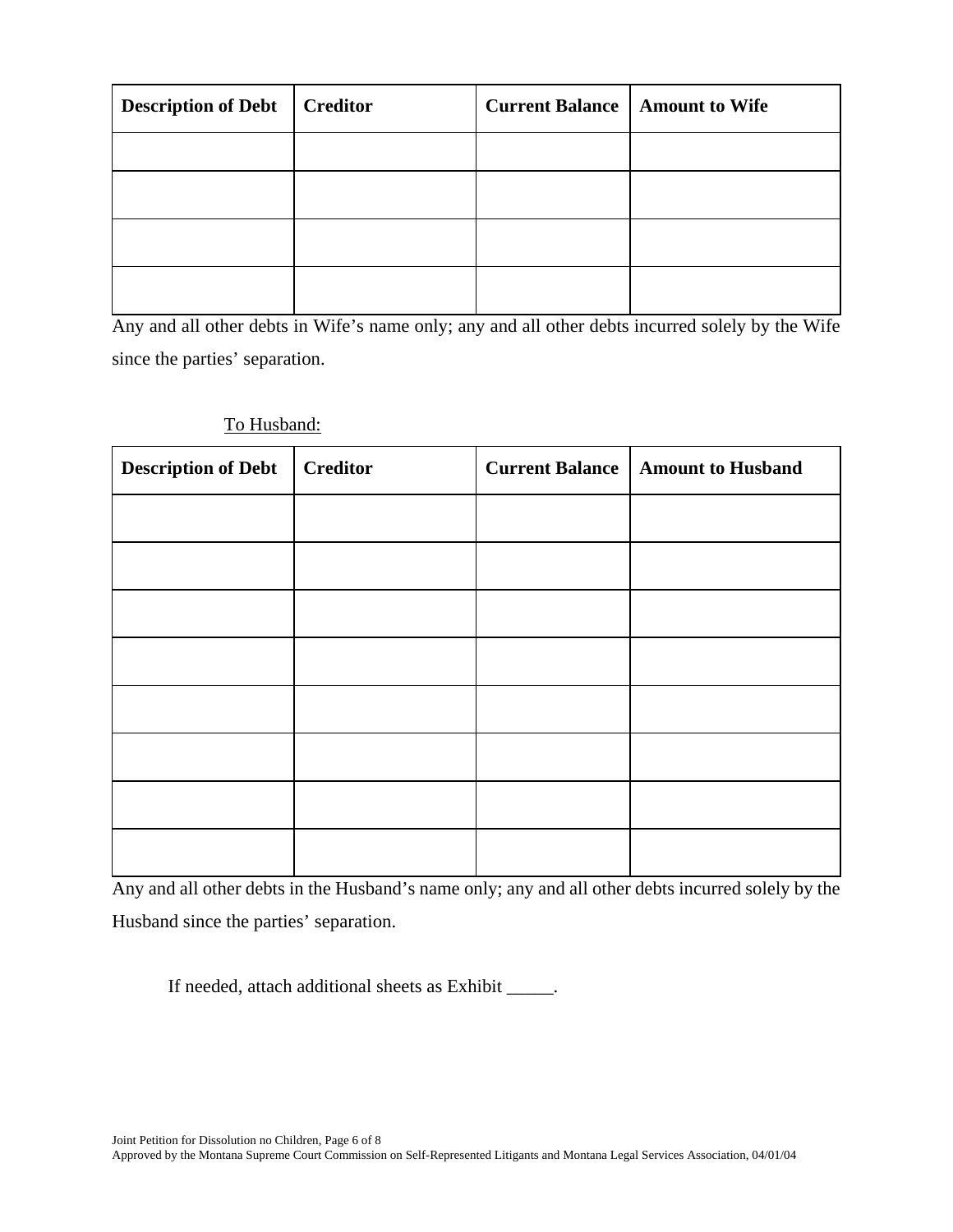#### **13. Wife's Former Name**

Choose One:

- [ ] The wife would like to be restored to her former name of
- [ ] The wife does not want to be restored to her former name.

14. Other **Provisions** 

l

l

WHEREFORE, the Petitioners request as follows:

1. That this Court enter a Decree of Dissolution of Marriage dissolving the marital status between the parties;

\_\_\_\_\_\_\_\_\_\_\_\_\_\_\_\_\_\_\_\_\_\_\_\_\_\_\_\_\_\_\_\_\_\_\_\_\_\_\_\_\_\_\_\_\_\_\_\_\_\_\_\_\_\_\_\_\_\_\_\_\_\_\_\_\_.

2 That each party be granted real and personal property as requested above;

<u>. Andre Sterne and Sterne and Sterne and Sterne and Sterne and Sterne and Sterne and Sterne and Sterne and St</u>

- 3. That each party be granted ownership of the vehicles as requested above;
- 4. That each party be ordered to pay debts as requested above;
- 5. That the wife be restored to use of her former name, if requested above;
- 6. Other Provisions

; and

7. For such other and further relief as the Court deems just and proper.

DATED this \_\_\_\_\_\_\_ day of \_\_\_\_\_\_\_\_\_\_\_\_\_\_\_\_\_\_\_\_, 20\_\_\_.

 $\overline{a}$ 

 $\overline{a}$ 

Wife, Petitioner Pro Se

Husband, Petitioner Pro Se

STATE OF MONTANA )

) ss. COUNTY OF

\_\_\_\_\_\_\_\_\_\_\_\_\_\_\_\_\_\_\_\_\_\_\_\_\_\_\_\_\_\_\_, being first duly sworn on oath, says that she is a Petitioner in the above-entitled proceeding; that she has read the foregoing Petition and knows

Joint Petition for Dissolution no Children, Page 7 of 8